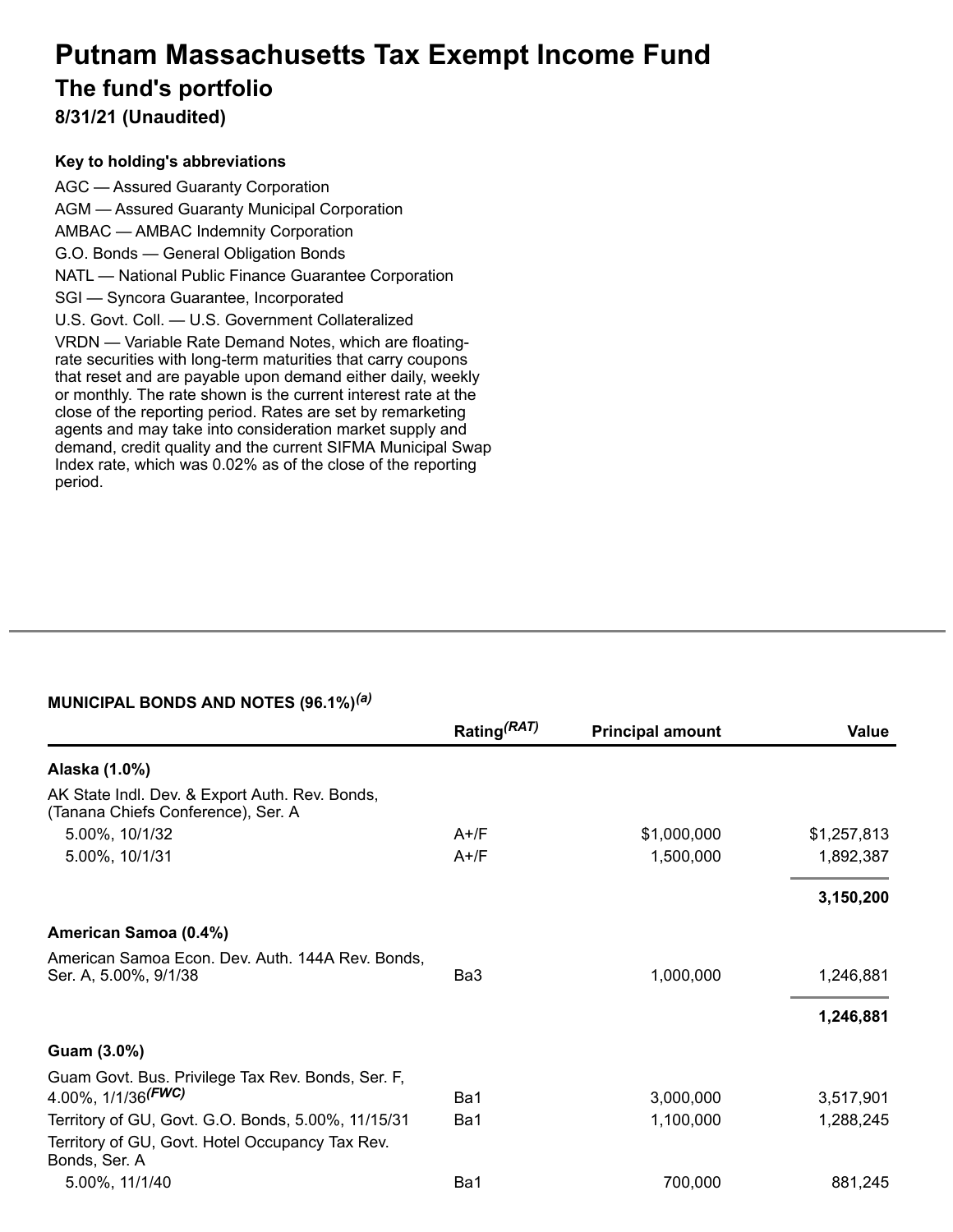| 5.00%, 11/1/35                                                                                                | Ba1            | 125,000    | 160,129    |
|---------------------------------------------------------------------------------------------------------------|----------------|------------|------------|
| Territory of GU, Govt. Wtr. Wks. Auth. Wtr. & Waste                                                           |                |            |            |
| Wtr. Syst. Rev. Bonds, Ser. A, 5.00%, 1/1/50                                                                  | A-             | 1,500,000  | 1,839,098  |
| Territory of GU, Port Auth. Rev. Bonds, Ser. B<br>5.00%, 7/1/35                                               |                | 400,000    | 474,409    |
| 5.00%, 7/1/34                                                                                                 | A              | 200,000    | 237,588    |
|                                                                                                               | A              |            |            |
| 5.00%, 7/1/30                                                                                                 | A              | 465,000    | 559,222    |
| 5.00%, 7/1/29                                                                                                 | Α              | 400,000    | 485,007    |
| Territory of GU, Pwr. Auth. Rev. Bonds, Ser. A, 5.00%,<br>10/1/34                                             | Baa2           | 200,000    | 208,514    |
|                                                                                                               |                |            | 9,651,358  |
| Illinois $(0.9\%)$                                                                                            |                |            |            |
| IL State G.O. Bonds                                                                                           |                |            |            |
| 5.50%, 7/1/38                                                                                                 | Baa2           | 1,325,000  | 1,424,366  |
| Ser. B, 5.00%, 10/1/32                                                                                        | Baa2           | 1,300,000  | 1,596,505  |
|                                                                                                               |                |            | 3,020,871  |
| Indiana $(1.5%)$                                                                                              |                |            |            |
| Whiting, Env. Fac. Mandatory Put Bonds (6/5/26), (BP<br>Products North America, Inc.), Ser. A, 5.00%, 12/1/44 | A <sub>2</sub> | 4,000,000  | 4,847,417  |
|                                                                                                               |                |            | 4,847,417  |
|                                                                                                               |                |            |            |
| Louisiana (0.4%)                                                                                              |                |            |            |
| St. Tammany Parish Hosp. Svcs. Dist. No. 1 Rev.<br>Bonds, (St. Tammany Parish Hosp.), Ser. A, 5.00%,          |                |            |            |
| 7/1/33                                                                                                        | AA-/F          | 1,000,000  | 1,239,427  |
|                                                                                                               |                |            | 1,239,427  |
| Massachusetts (87.0%)                                                                                         |                |            |            |
| Berkshire Wind Pwr. Cooperative Corp. Rev. Bonds,                                                             |                |            |            |
| (Berkshire Wind (Green Bonds)), Ser. 2, 5.00%,                                                                |                |            |            |
| 7/1/29                                                                                                        | A              | 1,000,000  | 1,229,686  |
| Lowell, Collegiate Charter School Rev. Bonds, 5.00%,<br>6/15/54                                               | BB-/P          | 1,620,000  | 1,780,824  |
| MA Bay Trans. Auth. Rev. Bonds, Ser. A, 4.00%,<br>7/1/37                                                      | AAA            | 5,000,000  | 5,143,644  |
| MA Bay Trans. Auth. Sales Tax Rev. Bonds                                                                      |                |            |            |
| 5.00%, 7/1/45                                                                                                 | AA             | 2,000,000  | 2,494,141  |
| Ser. A-2, 5.00%, 7/1/44                                                                                       | AA             | 2,400,000  | 2,935,458  |
| Ser. A-2, 5.00%, 7/1/43                                                                                       | AA             | 4,960,000  | 6,066,594  |
| MA State G.O. Bonds                                                                                           |                |            |            |
| Ser. E, 5.00%, 11/1/50                                                                                        | Aa1            | 12,000,000 | 15,438,181 |
| Ser. A, 5.00%, 3/1/41                                                                                         | Aa1            | 1,000,000  | 1,112,052  |
| Ser. I, 5.00%, 12/1/35                                                                                        | Aa1            | 3,000,000  | 3,661,860  |
| Ser. A, 5.00%, 1/1/35                                                                                         | Aa1            | 1,285,000  | 1,604,565  |
| Ser. E, 4.00%, 4/1/46                                                                                         | Aa1            | 3,000,000  | 3,337,581  |
| 4.00%, 5/1/35                                                                                                 | Aa1            | 3,000,000  | 3,178,315  |
| MA State Clean Wtr. Trust Rev. Bonds, 5.00%, 8/1/22                                                           | Aaa            | 2,500,000  | 2,612,626  |
| MA State College Bldg. Auth. Rev. Bonds                                                                       |                |            |            |
| (Green Bond), 5.00%, 5/1/39 (Prerefunded 5/1/24)                                                              | Aa2            | 1,500,000  | 1,692,906  |
| Ser. A, 5.00%, 5/1/36 (Prerefunded 5/1/22)                                                                    | Aa2            | 2,120,000  | 2,189,067  |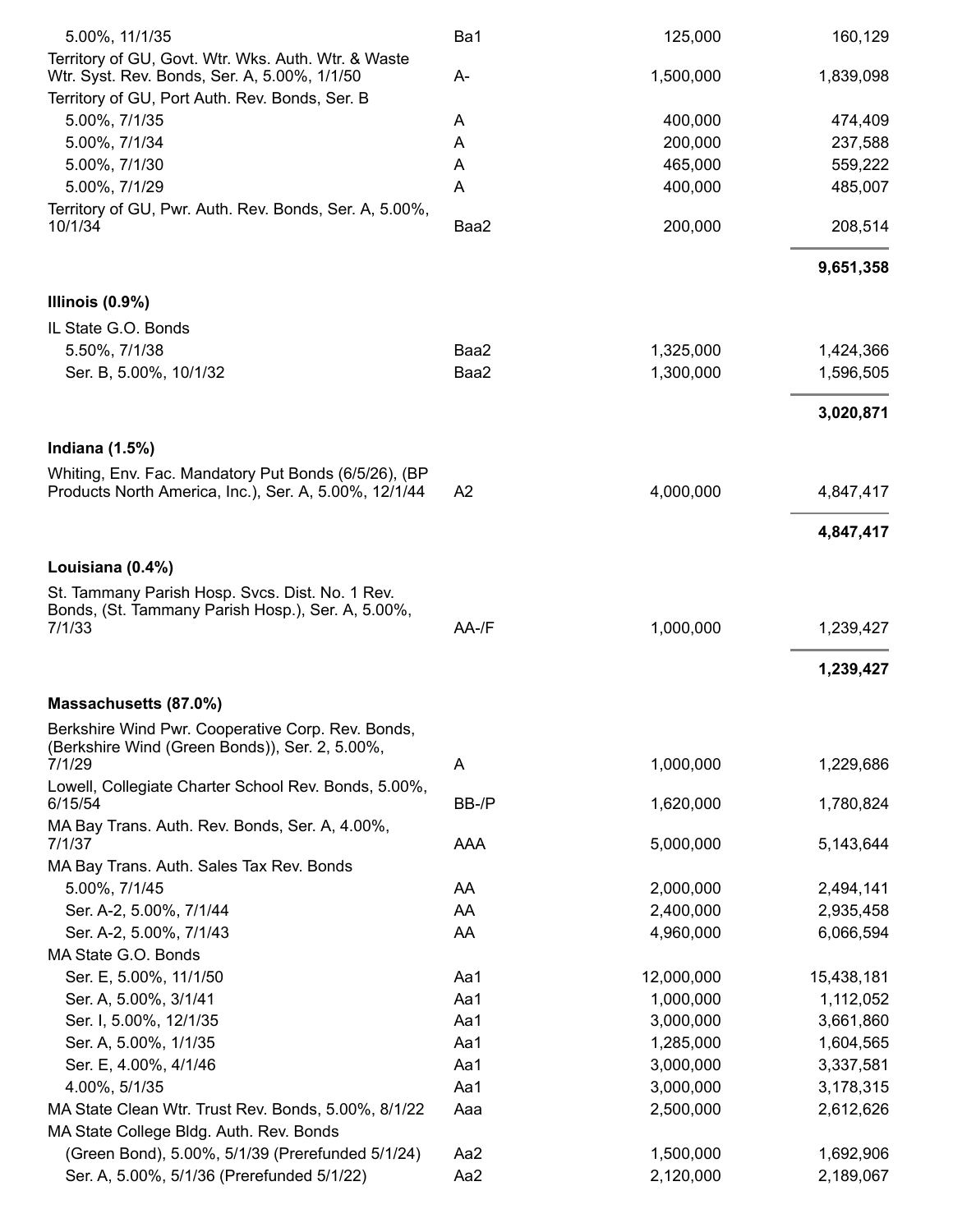| Ser. A, 5.00%, 5/1/36 (Prerefunded 5/1/22)                                                     | AAA/P          | 730,000   | 753,533   |
|------------------------------------------------------------------------------------------------|----------------|-----------|-----------|
| MA State Dept. Trans. Metro. Hwy. Syst. Mandatory<br>Put Bonds (1/1/23), Ser. A, 5.00%, 1/1/39 | Aa2            | 2,500,000 | 2,659,024 |
| MA State Dept. Trans. Metro. Hwy. Syst. Rev. Bonds,<br>Ser. A                                  |                |           |           |
| 5.00%, 1/1/37                                                                                  | A+             | 1,000,000 | 1,246,163 |
| 5.00%, 1/1/35                                                                                  | A+             | 2,000,000 | 2,512,023 |
| 5.00%, 1/1/34                                                                                  | A+             | 2,000,000 | 2,519,733 |
| 5.00%, 1/1/23                                                                                  | A+             | 2,000,000 | 2,128,885 |
| MA State Dev. Fin. Agcy. Rev. Bonds                                                            |                |           |           |
| (Loomis Communities), Ser. A, 6.00%, 1/1/33                                                    | BBB/P          | 150,000   | 161,827   |
| (Loomis Communities), Ser. A, U.S. Govt. Coll.,<br>6.00%, 1/1/33 (Prerefunded 7/1/23)          | AAA/P          | 150,000   | 165,830   |
| (WGBH Edl. Foundation), Ser. A, AMBAC, 5.75%,<br>1/1/42                                        | AA-            | 5,000,000 | 7,772,367 |
| (Milford Regl. Med. Ctr.), Ser. F, 5.625%, 7/15/36                                             | BB+            | 500,000   | 533,961   |
| (Simmons College), Ser. H, SGI, 5.25%, 10/1/33                                                 | AA             | 1,100,000 | 1,466,834 |
| (Wheaton College), Ser. I, 5.00%, 1/1/53                                                       | Baa1           | 3,000,000 | 3,730,615 |
| (Orchard Cove, Inc.), 5.00%, 10/1/49                                                           | BBB/F          | 700,000   | 788,306   |
| (Wellforce Oblig. Group), Ser. A, 5.00%, 7/1/44                                                | BBB+           | 500,000   | 605,760   |
| (Franklin W. Olin College of Engineering), Ser. E,                                             |                |           |           |
| 5.00%, 11/1/43                                                                                 | A <sub>2</sub> | 2,500,000 | 2,728,997 |
| (Carleton-Willard Homes, Inc.), 5.00%, 12/1/42                                                 | A-             | 525,000   | 610,159   |
| (Partners Healthcare Syst.), Ser. Q, 5.00%, 7/1/41                                             | Aa3            | 2,000,000 | 2,398,213 |
| (Dexter Southfield), 5.00%, 5/1/41                                                             | BBB+           | 2,000,000 | 2,273,094 |
| (Bentley U.), 5.00%, 7/1/40                                                                    | A <sub>2</sub> | 1,250,000 | 1,477,109 |
| (Emerson College), Ser. A, 5.00%, 1/1/40                                                       | BBB+           | 1,570,000 | 1,882,300 |
| (Orchard Cove, Inc.), 5.00%, 10/1/39                                                           | <b>BBB/F</b>   | 250,000   | 283,328   |
| (Atrius Hlth. Oblig. Group), Ser. A, 5.00%, 6/1/39                                             | <b>BBB</b>     | 2,500,000 | 3,087,089 |
| (Franklin W. Olin College), Ser. E, 5.00%, 11/1/38                                             | A2             | 1,000,000 | 1,095,330 |
| (Tufts U.), Ser. Q, 5.00%, 8/15/38                                                             | Aa3            | 500,000   | 579,194   |
| (Suffolk U.), 5.00%, 7/1/38                                                                    | Baa2           | 340,000   | 421,334   |
| (UMass Memorial Hlth. Care Oblig. Group), Ser. K,                                              |                |           |           |
| 5.00%, 7/1/38                                                                                  | BBB+           | 1,000,000 | 1,193,856 |
| (Wentworth Inst. Tech.), 5.00%, 10/1/37                                                        | Baa1           | 655,000   | 769,604   |
| (Caregroup), Ser. I, 5.00%, 7/1/37                                                             | A              | 500,000   | 592,309   |
| (Foxborough Regl. Charter), Ser. B, 5.00%, 7/1/37                                              | BBB-           | 1,120,000 | 1,278,956 |
| (Lowell Gen. Hosp.), Ser. G, 5.00%, 7/1/37                                                     | BBB+           | 1,630,000 | 1,762,602 |
| (MCPHS U.), Ser. H, 5.00%, 7/1/37                                                              | AA             | 450,000   | 520,266   |
| (Suffolk U.), 5.00%, 7/1/37                                                                    | Baa2           | 605,000   | 751,379   |
| (Broad Inst.), 5.00%, 4/1/37                                                                   | Aa3            | 1,000,000 | 1,223,617 |
| (Fisher College), 5.00%, 4/1/37                                                                | BBB+           | 835,000   | 978,762   |
| (Dana-Farber Cancer Inst.), Ser. N, 5.00%, 12/1/36                                             | A <sub>1</sub> | 1,100,000 | 1,329,223 |
| (Brandeis U.), Ser. S-1, 5.00%, 10/1/36                                                        | A1             | 765,000   | 963,800   |
| (Caregroup), Ser. I, 5.00%, 7/1/36                                                             | A              | 935,000   | 1,108,605 |
| (Suffolk U.), 5.00%, 7/1/36                                                                    | Baa2           | 600,000   | 715,042   |
| (Suffolk U.), 5.00%, 7/1/36                                                                    | Baa2           | 450,000   | 560,384   |
| Ser. O, 5.00%, 12/1/35                                                                         | A <sub>1</sub> | 385,000   | 486,459   |
| (Beth Israel Lahey Hlth. Oblig. Group), Ser. K,<br>5.00%, 7/1/35                               | A              | 500,000   | 631,968   |
| (Suffolk U.), 5.00%, 7/1/35                                                                    | Baa2           | 470,000   | 586,944   |
| Ser. O, 5.00%, 12/1/34                                                                         | A1             | 425,000   | 538,032   |
| (Brandeis U.), Ser. S-1, 5.00%, 10/1/34                                                        | A1             | 1,745,000 | 2,207,094 |
| (Emmanuel College), Ser. A, 5.00%, 10/1/34                                                     | Baa2           | 1,075,000 | 1,277,049 |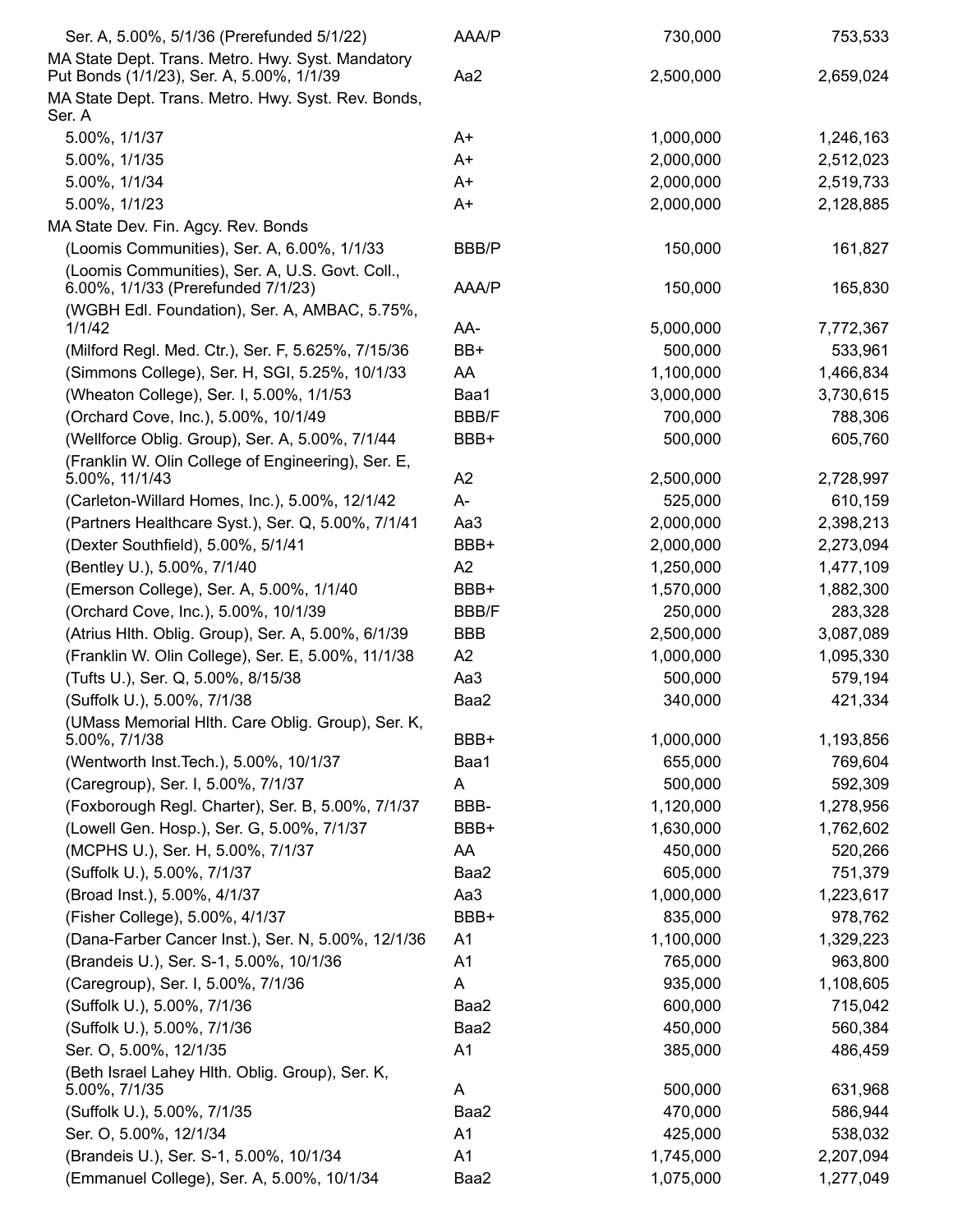| (Baystate Med. Oblig. Group), Ser. N, 5.00%,<br>7/1/34                    | A+             | 1,000,000 | 1,114,840 |
|---------------------------------------------------------------------------|----------------|-----------|-----------|
| (Beth Israel Lahey Hlth. Oblig. Group), Ser. K,<br>5.00%, 7/1/34          | A              | 1,000,000 | 1,266,255 |
| (Suffolk U.), 5.00%, 7/1/34                                               | Baa2           | 675,000   | 806,904   |
| (Suffolk U.), 5.00%, 7/1/34                                               | Baa2           | 550,000   | 688,107   |
| (Woods Hole Oceanographic Inst.), 5.00%, 6/1/34                           | AA-            | 1,000,000 | 1,254,826 |
| Ser. O, 5.00%, 12/1/33                                                    | A1             | 150,000   | 190,429   |
| (Beth Israel Lahey Hlth. Oblig. Group), Ser. K,<br>5.00%, 7/1/33          | A              | 665,000   | 844,652   |
| (Suffolk U.), 5.00%, 7/1/33                                               | Baa2           | 800,000   | 1,004,630 |
| (Woods Hole Oceanographic Inst.), 5.00%, 6/1/33                           | AA-            | 900,000   | 1,131,072 |
| (Intl. Charter School), 5.00%, 4/15/33                                    | BBB-           | 750,000   | 835,598   |
| (CareGroup Oblig. Group), Ser. J2, 5.00%, 7/1/32                          | A              | 2,765,000 | 3,456,866 |
| (MCPHS U.), Ser. H, 5.00%, 7/1/32                                         | AA             | 300,000   | 346,495   |
| (South Shore Hosp., Inc.), Ser. I, 5.00%, 7/1/32                          | BBB+           | 1,600,000 | 1,893,037 |
| (Woods Hole Oceanographic Inst.), 5.00%, 6/1/32                           | AA-            | 660,000   | 830,211   |
| Ser. O, 5.00%, 12/1/31                                                    | A1             | 250,000   | 319,391   |
| (Northeastern U.), 5.00%, 10/1/31                                         | A1             | 500,000   | 524,933   |
| (Berkshire Retirement Cmnty. of Lenox), 5.00%,<br>7/1/31                  | $A+$ /F        | 1,000,000 | 1,151,574 |
| (UMass Memorial Hlth. Care Oblig. Group), Ser. L,                         |                |           |           |
| 5.00%, 7/1/31                                                             | BBB+           | 1,345,000 | 1,635,345 |
| (Broad Institute, Inc. (The)), 5.00%, 4/1/31                              | Aa3            | 1,420,000 | 1,762,367 |
| (Lesley U.), 5.00%, 7/1/30                                                | A-             | 1,000,000 | 1,180,887 |
| (Dexter Southfield), 5.00%, 5/1/27                                        | BBB+           | 500,000   | 573,013   |
| (Dexter Southfield), 5.00%, 5/1/26                                        | BBB+           | 740,000   | 850,223   |
| (MA College of Pharmacy & Allied HIth. Science),<br>Ser. F, 5.00%, 7/1/25 | AA             | 650,000   | 704,293   |
| (Babson College), Ser. A, 5.00%, 10/1/24                                  | A <sub>2</sub> | 250,000   | 285,158   |
| (Babson College), Ser. A, 5.00%, 10/1/23                                  | A2             | 300,000   | 328,972   |
| (Suffolk U.), 4.00%, 7/1/51                                               | Baa2           | 750,000   | 870,148   |
| (Merrimack College), Ser. B, 4.00%, 7/1/50                                | BBB-           | 1,825,000 | 2,104,804 |
| (Southcoast Hith. Syst. Oblig. Group), Ser. G,<br>4.00%, 7/1/46           | Baa1           | 850,000   | 1,001,408 |
| (Williams College), Ser. S, 4.00%, 7/1/46                                 | Aa1            | 4,550,000 | 5,175,818 |
| (Wellforce Obligated Group), Ser. C, AGM, 4.00%,<br>10/1/45               | AA             | 4,705,000 | 5,504,521 |
| (Suffolk U.), Ser. A, 4.00%, 7/1/45                                       | Baa2           | 1,700,000 | 1,957,746 |
| (Worcester Polytechnic Inst.), 4.00%, 9/1/44                              | A2             | 3,250,000 | 3,757,955 |
| (Carleton-Willard Homes, Inc.), 4.00%, 12/1/42                            | A-             | 485,000   | 543,884   |
| (Merrimack College), Ser. B, 4.00%, 7/1/42                                | BBB-           | 450,000   | 527,416   |
| (Lasell U.), 4.00%, 7/1/40                                                | BB+            | 2,160,000 | 2,541,578 |
| (Bentley U.), Ser. A, 4.00%, 7/1/39                                       | A2             | 1,400,000 | 1,685,343 |
| (Bentley U.), Ser. A, 4.00%, 7/1/38                                       | A2             | 700,000   | 843,687   |
| (Bentley U.), Ser. A, 4.00%, 7/1/37                                       | A2             | 1,000,000 | 1,208,584 |
| (Partners Healthcare Syst., Inc.), Ser. S-1, 4.00%,<br>7/1/36             | Aa3            | 2,500,000 | 2,915,871 |
| (Partners Healthcare Syst., Inc.), Ser. S, 4.00%,<br>7/1/35               | Aa3            | 1,025,000 | 1,196,342 |
| (Wellesley College), Ser. L, 4.00%, 7/1/34                                | Aa1            | 860,000   | 1,007,106 |
| (Linden Ponds, Inc.), Ser. B, zero %, 11/15/56                            | $B$ -/ $P$     | 339,775   | 233,158   |
| (WGBH Edl. Foundation), Ser. B, AGC, zero %,<br>1/1/29                    | AA             | 2,000,000 | 1,802,185 |
| (WGBH Edl. Foundation), Ser. B, AGC, zero %,                              | AA             | 2,000,000 | 1,847,276 |
|                                                                           |                |           |           |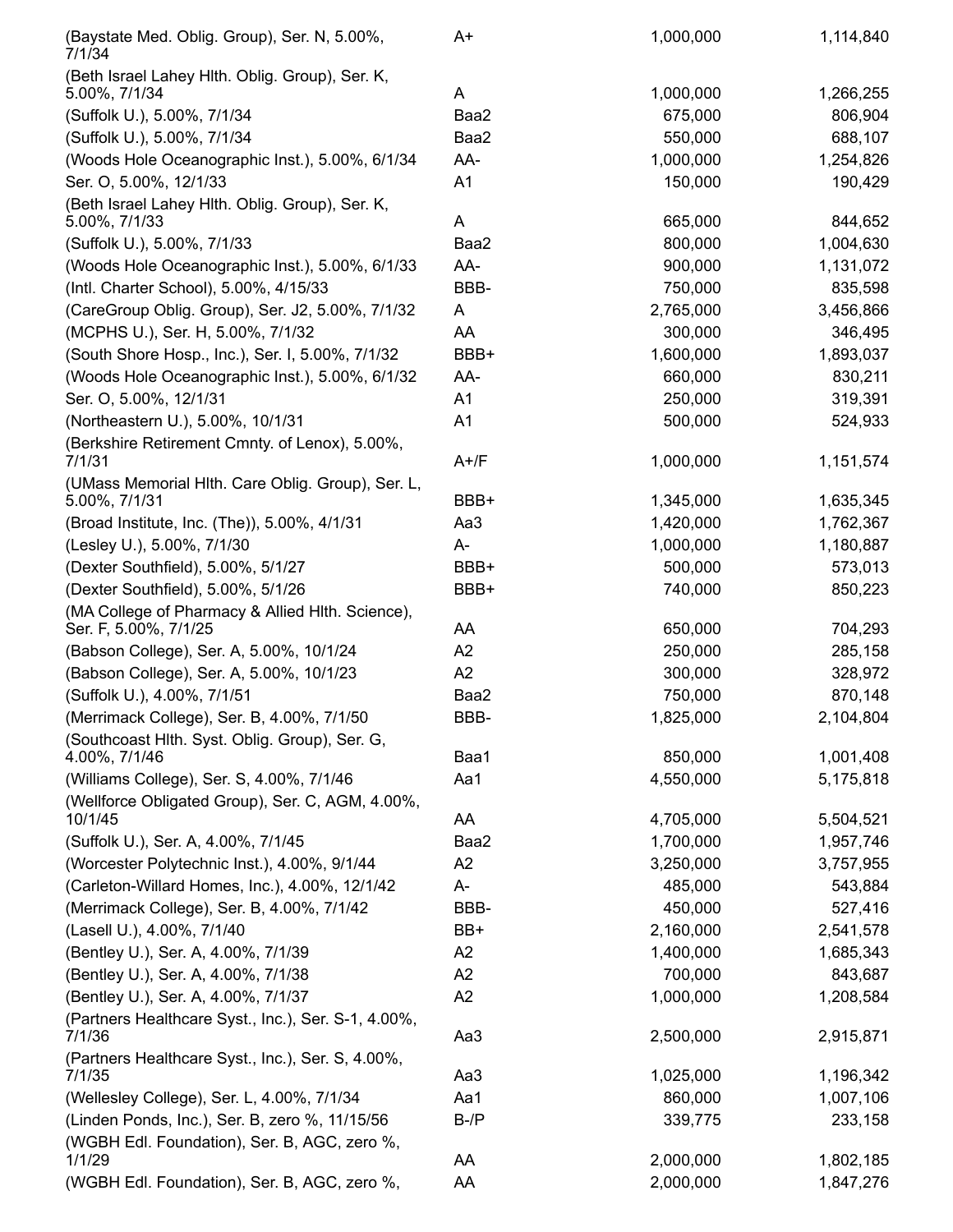| 1/1/28                                                                                            |                |           |           |
|---------------------------------------------------------------------------------------------------|----------------|-----------|-----------|
| MA State Dev. Fin. Agcy. VRDN                                                                     |                |           |           |
| (Partners Hlth. Care Syst., Inc.), Ser. K-2, 0.01%,                                               |                |           |           |
| 7/1/46                                                                                            | VMIG 1         | 2,300,000 | 2,300,000 |
| (Boston U.), Ser. U-6E, 0.01%, 10/1/42                                                            | VMIG 1         | 4,685,000 | 4,685,003 |
| MA State Dev. Fin. Agcy. 144A Rev. Bonds                                                          |                |           |           |
| (Milford Regl. Med. Ctr. Oblig. Group), 5.00%,                                                    |                |           |           |
| 7/15/46                                                                                           | BB+            | 1,000,000 | 1,219,497 |
| (Linden Ponds, Inc. Fac.), 5.00%, 11/15/38                                                        | BB/F           | 2,100,000 | 2,358,572 |
| (NewBridge on the Charles, Inc.), 5.00%, 10/1/37                                                  | BB+/F          | 1,000,000 | 1,094,080 |
| MA State Dev. Fin. Agcy. VRDN (Boston U.), Ser. U-<br>6C, 0.01%, 10/1/42                          | VMIG 1         | 1,950,000 | 1,950,000 |
| MA State Edl. Fin. Auth. Rev. Bonds                                                               |                |           |           |
| Ser. J, 5.625%, 7/1/28                                                                            | AA             | 240,000   | 240,318   |
| (Ed. Loan - Issue 1), 5.00%, 1/1/27                                                               | AA             | 2,750,000 | 3,132,777 |
| 5.00%, 1/1/24                                                                                     | AA             | 500,000   | 552,894   |
| (Ed. Loan - Issue 1), 4.375%, 1/1/32                                                              | AA             | 125,000   | 129,311   |
| MA State Hlth. & Edl. Fac. Auth. Rev. Bonds,                                                      |                |           |           |
| (Northeastern U.)                                                                                 |                |           |           |
| Ser. T-1, 5.00%, 10/1/30                                                                          | A <sub>1</sub> | 1,000,000 | 1,050,313 |
| Ser. T-2, 5.00%, 10/1/30                                                                          | A <sub>1</sub> | 2,000,000 | 2,100,626 |
| MA State Hsg. Fin. Agcy. Rev. Bonds                                                               |                |           |           |
| Ser. A, 5.10%, 12/1/30                                                                            | Aa2            | 895,000   | 897,083   |
| Ser. 171, 4.00%, 12/1/44                                                                          | Aa1            | 110,000   | 113,424   |
| Ser. SF-169, 4.00%, 12/1/44                                                                       | Aa1            | 230,000   | 237,380   |
| (Single Fam.), Ser. 178, 3.50%, 6/1/42                                                            | Aa1            | 425,000   | 447,913   |
| Ser. A, 3.50%, 12/1/31                                                                            | Aa2            | 2,000,000 | 2,042,927 |
| Ser. C-1, 3.30%, 12/1/59                                                                          | Aa2            | 7,625,000 | 8,104,715 |
| Ser. A, 3.25%, 12/1/27                                                                            | Aa2            | 1,870,000 | 1,917,557 |
| MA State Port Auth. Rev. Bonds                                                                    |                |           |           |
| Ser. D, 5.00%, 7/1/51                                                                             | Aa2            | 2,000,000 | 2,601,354 |
| Ser. A, 5.00%, 7/1/47                                                                             | Aa2            | 3,000,000 | 3,564,184 |
| Ser. A, 5.00%, 7/1/42                                                                             | Aa2            | 1,275,000 | 1,520,249 |
| Ser. A, 5.00%, 7/1/40                                                                             | Aa2            | 2,500,000 | 3,111,792 |
| Ser. A, 5.00%, 7/1/35                                                                             | Aa2            | 1,500,000 | 1,800,639 |
| Ser. A, 5.00%, 7/1/33                                                                             | Aa2            | 775,000   | 904,826   |
| Ser. A, 5.00%, 7/1/32                                                                             | Aa2            | 755,000   | 881,341   |
| Ser. C, 5.00%, 7/1/30                                                                             | Aa2            | 2,500,000 | 3,199,301 |
| MA State Port Auth. Special Fac. Rev. Bonds,                                                      |                |           |           |
| (Bosfuel Corp.), Ser. A                                                                           |                |           |           |
| 5.00%, 7/1/28                                                                                     | A <sub>1</sub> | 210,000   | 266,460   |
| 5.00%, 7/1/26                                                                                     | A <sub>1</sub> | 115,000   | 139,113   |
| 4.00%, 7/1/44                                                                                     | A <sub>1</sub> | 3,500,000 | 4,044,644 |
| MA State School Bldg. Auth. Dedicated Sales Tax<br>Rev. Bonds, Ser. A                             |                |           |           |
| 5.00%, 8/15/50                                                                                    | AA+            | 2,645,000 | 3,399,349 |
| 5.00%, 2/15/44                                                                                    | AA             | 1,035,000 | 1,303,203 |
| 5.00%, 11/15/42                                                                                   | AA+            | 2,000,000 | 2,358,472 |
| 5.00%, 8/15/26 (Prerefunded 8/15/22)                                                              | AA+            | 4,645,000 | 4,861,697 |
| 5.00%, 8/15/26 (Prerefunded 8/15/22)                                                              | AAA/P          | 355,000   | 371,211   |
| MA State School Bldg. Auth. Sales Tax Rev. Bonds,<br>Ser. A, 5.00%, 5/15/43 (Prerefunded 5/15/23) | AA+            | 915,000   | 990,602   |
| MA State Tpk. Auth. Rev. Bonds, Ser. A, NATL                                                      |                |           |           |
| zero %, 1/1/29                                                                                    | A+             | 1,000,000 | 910,988   |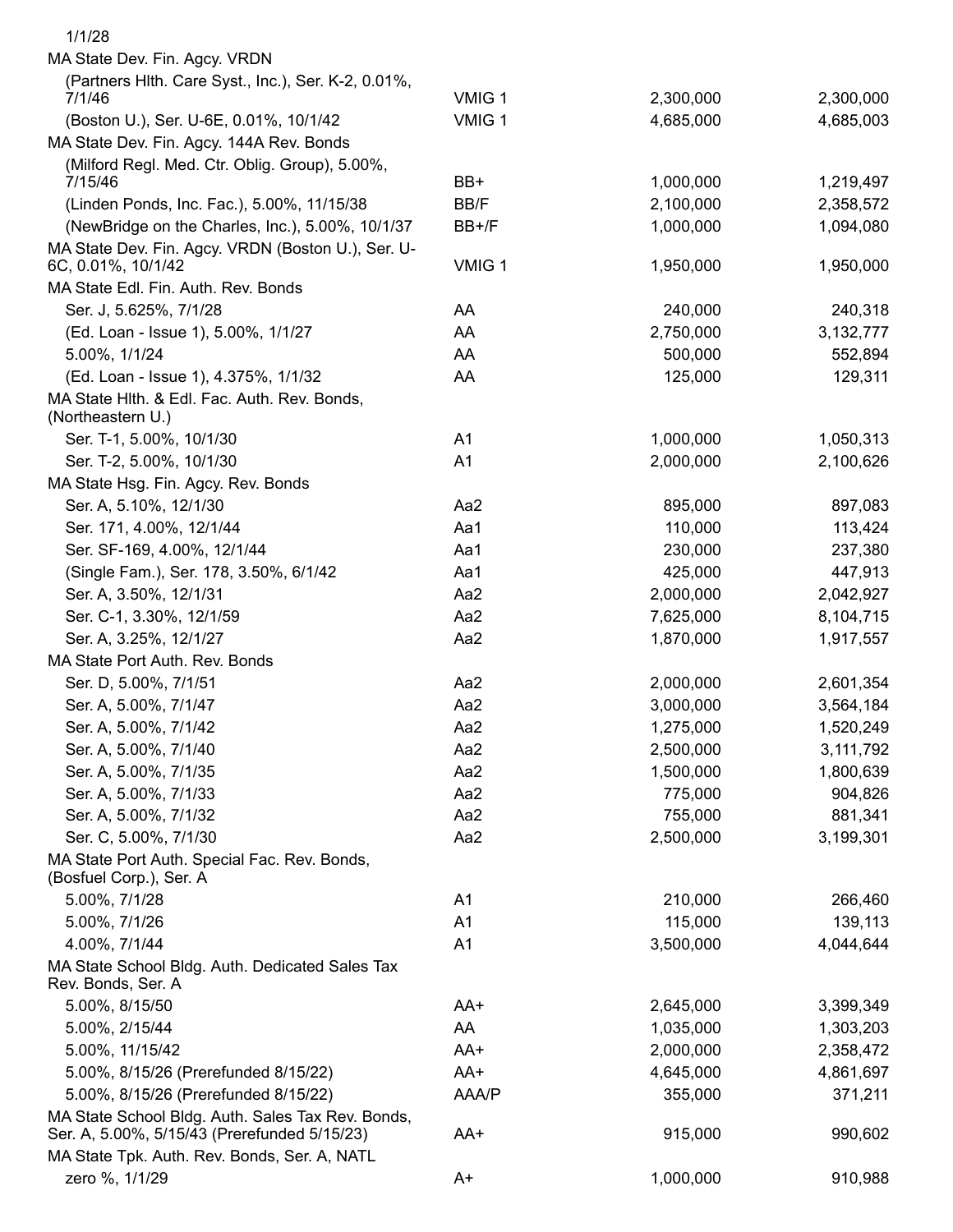| zero %, 1/1/28                                                                           | $A+$   | 1,320,000              | 1,230,766              |
|------------------------------------------------------------------------------------------|--------|------------------------|------------------------|
| MA State Trans. Fund Rev. Bonds                                                          |        |                        |                        |
| (Rail Enhancement & Accelerated Bridge Program),                                         | Aa1    |                        |                        |
| 5.00%, 6/1/48<br>Ser. A, 5.00%, 6/1/41                                                   | Aa1    | 2,095,000<br>3,705,000 | 2,614,381<br>4,892,288 |
| (Rail Enhancement & Accelerated Bridge Program),                                         |        |                        |                        |
| Ser. A, 5.00%, 6/1/38                                                                    | Aa1    | 3,000,000              | 3,591,765              |
| MA State Wtr. Resource Auth. Rev. Bonds                                                  |        |                        |                        |
| Ser. B, 5.00%, 8/1/40                                                                    | Aa1    | 1,500,000              | 1,806,598              |
| (Green Bond), Ser. C, 5.00%, 8/1/40                                                      | Aa1    | 3,000,000              | 3,613,196              |
| MA State Wtr. Resource Auth. VRDN, Rev. Bonds,<br>Ser. A-3, 0.02%, 8/1/37                | VMIG 1 | 5,525,000              | 5,525,000              |
| North Reading, G.O. Bonds, 5.00%, 5/15/35                                                | Aa2    | 3,750,000              | 3,872,660              |
| U. of MA Bldg. Auth. Rev. Bonds, Ser. 2, 5.00%,                                          |        |                        |                        |
| 11/1/39 (Prerefunded 11/1/22)                                                            | Aa2    | 2,500,000              | 2,642,152              |
|                                                                                          |        |                        | 280,131,988            |
| Nebraska (0.4%)                                                                          |        |                        |                        |
| Central Plains Energy Project Gas Supply Mandatory<br>Put Bonds (8/1/25), 4.00%, 12/1/49 | Aa2    | 1,100,000              | 1,244,470              |
|                                                                                          |        |                        | 1,244,470              |
| Ohio (0.8%)                                                                              |        |                        |                        |
| Lancaster, Port Auth. Mandatory Put Bonds (2/1/25),                                      |        |                        |                        |
| Ser. A, 5.00%, 8/1/49                                                                    | Aa2    | 1,400,000              | 1,609,618              |
| Warren Cnty., Hlth. Care Fac. Rev. Bonds, (Otterbein                                     |        |                        |                        |
| Homes Oblig. Group), 5.00%, 7/1/32                                                       | A      | 750,000                | 826,277                |
|                                                                                          |        |                        | 2,435,895              |
| Texas (0.7%)                                                                             |        |                        |                        |
| Harris Cnty., Cultural Ed. Fac. Fin. Corp. Thermal<br>Utility Rev. Bonds, (TECO)         |        |                        |                        |
| 4.00%, 11/15/34                                                                          | AA     | 700,000                | 811,786                |
| 4.00%, 11/15/32                                                                          | AA     | 1,100,000              | 1,284,752              |
|                                                                                          |        |                        | 2,096,538              |
| Total municipal bonds and notes (cost \$288,800,242)                                     |        |                        | \$309,065,045          |
|                                                                                          |        |                        |                        |

#### **SHORT-TERM INVESTMENTS (5.3%)** *(a)*

|                                                       |        | <b>Principal</b><br>amount/<br>shares | Value        |
|-------------------------------------------------------|--------|---------------------------------------|--------------|
| Putnam Short Term Investment Fund Class P 0.08% (AFF) | Shares | 16,634,907                            | \$16,634,907 |
| U.S. Treasury Bills 0.043%, 10/19/21(SEG)(SEGCCS)     |        | \$500,000                             | 499.968      |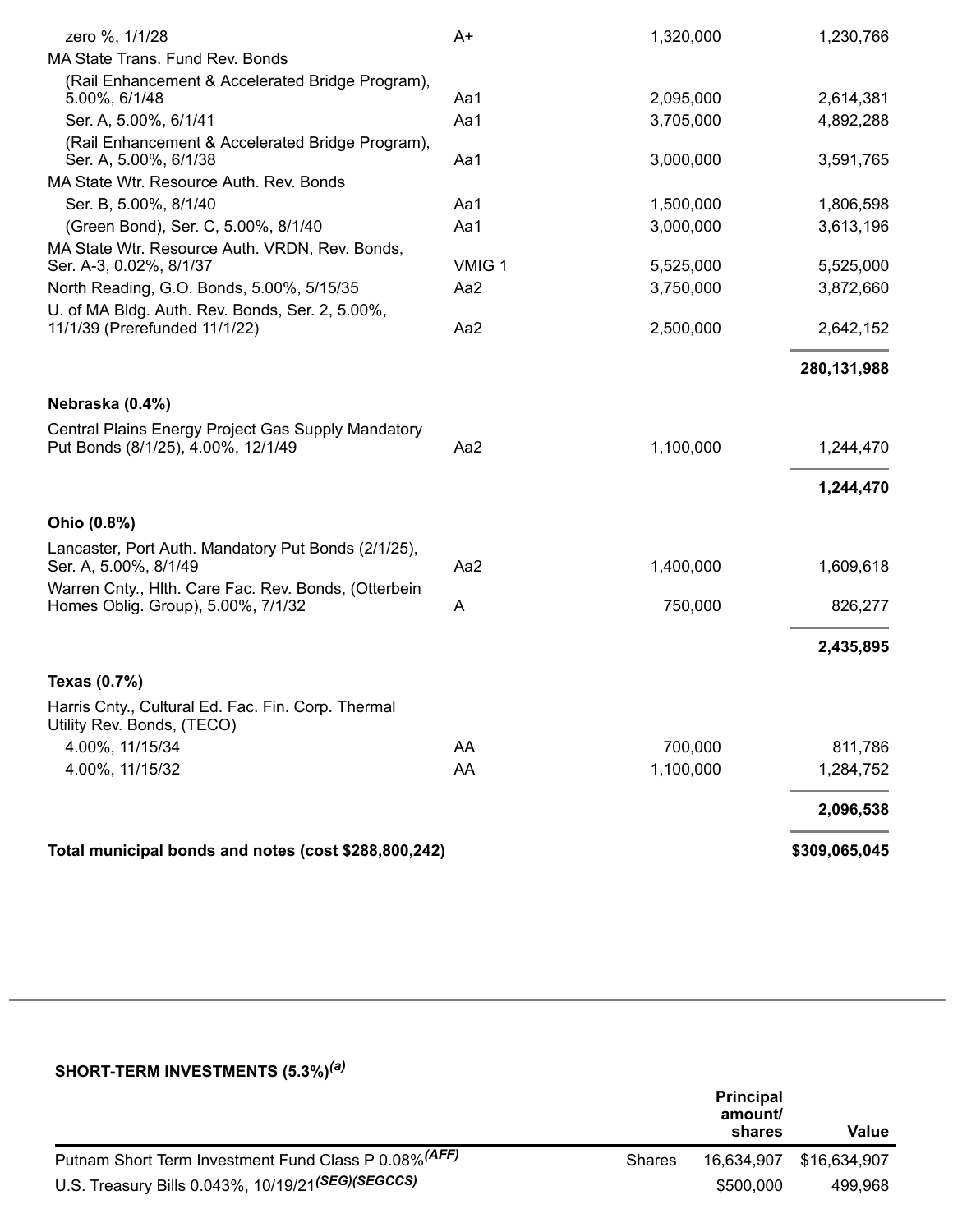## **TOTAL INVESTMENTS**

**Total investments (cost \$305,935,121) \$326,199,920**

### **FUTURES CONTRACTS OUTSTANDING at 8/31/21 (Unaudited)**

|                                 | Number of<br>contracts | <b>Notional</b><br>amount | Value        | <b>Expiration</b><br>date | <b>Unrealized</b><br>appreciation/<br>(depreciation) |
|---------------------------------|------------------------|---------------------------|--------------|---------------------------|------------------------------------------------------|
| U.S. Treasury Note 5 yr (Short) | 137                    | \$16,949,469              | \$16,949,469 | Dec-21                    | \$(52,488)                                           |
| <b>Unrealized appreciation</b>  |                        |                           |              |                           |                                                      |
| Unrealized (depreciation)       |                        |                           |              |                           | (52, 488)                                            |
| <b>Total</b>                    |                        |                           |              |                           | \$(52,488)                                           |

## **OTC TOTAL RETURN SWAP CONTRACTS OUTSTANDING at 8/31/21 (Unaudited)**

| Swap<br>counterparty/<br>notional amount          | Value  | <b>Upfront</b><br>premium<br>received<br>(paid) | Termi-<br>nation<br>date | <b>Payments</b><br>received<br>(paid) by<br>fund | Total return received by or<br>paid by fund                                                        | Unrealized<br>appreciation/<br>(depreciation) |  |
|---------------------------------------------------|--------|-------------------------------------------------|--------------------------|--------------------------------------------------|----------------------------------------------------------------------------------------------------|-----------------------------------------------|--|
| <b>Morgan Stanley &amp; Co. International PLC</b> |        |                                                 |                          |                                                  |                                                                                                    |                                               |  |
| \$2,500,000 \$26,998                              |        | $s-$                                            | 11/18/21                 |                                                  | 1.16% minus Municipal<br>Market Data Index AAA<br>municipal yields 10 Year<br>rate $-$ At maturity | \$26,998                                      |  |
| 2,500,000                                         | 24,498 |                                                 | 11/18/21                 |                                                  | 1.15% minus Municipal<br>Market Data Index AAA<br>municipal yields 10 Year<br>rate $-$ At maturity | 24,498                                        |  |
| 3,250,000                                         | 10,621 |                                                 | 11/2/21                  |                                                  | 1.00% minus Municipal<br>Market Data Index AAA<br>municipal yields 10 Year<br>rate $-$ At maturity | (10, 621)                                     |  |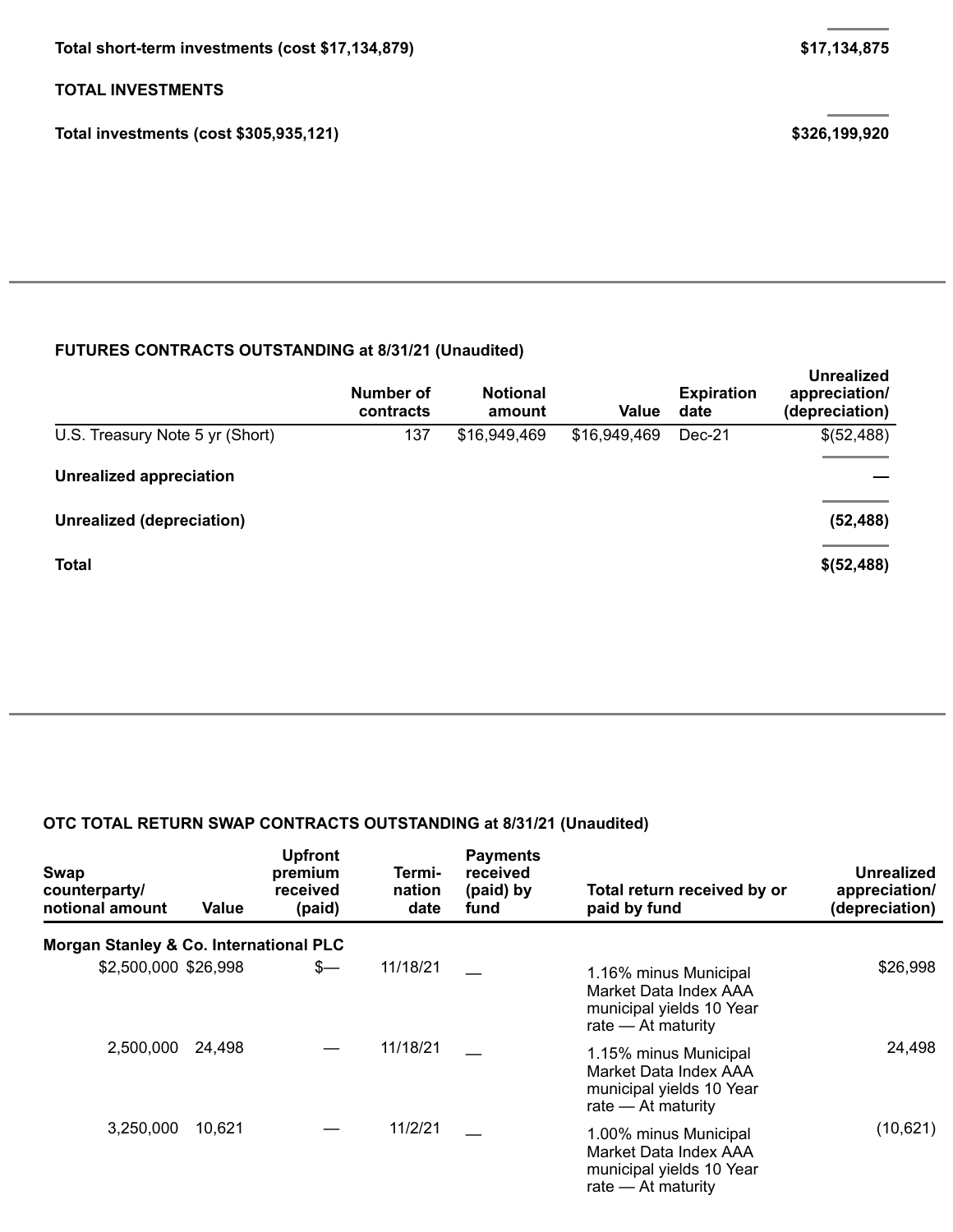| <b>Upfront premium received</b><br>Upfront premium (paid) |        |          | <b>Unrealized appreciation</b><br>Unrealized (depreciation)                                        | 51,496<br>(50, 024) |
|-----------------------------------------------------------|--------|----------|----------------------------------------------------------------------------------------------------|---------------------|
| 1,500,000                                                 | 14,003 | 11/16/21 | 1.60% minus Municipal<br>Market Data Index AAA<br>municipal yields 30 Year<br>rate - At maturity   | (14,003)            |
| 1,250,000                                                 | 12,700 | 11/18/21 | 1.70% minus Municipal<br>Market Data Index AAA<br>municipal yields 30 Year<br>rate - At maturity   | (12,700)            |
| 1,250,000                                                 | 12,700 | 11/18/21 | 1.70% minus Municipal<br>Market Data Index AAA<br>municipal yields 30 Year<br>rate $-$ At maturity | (12,700)            |

#### **CENTRALLY CLEARED TOTAL RETURN SWAP CONTRACTS OUTSTANDING at 8/31/21 (Unaudited)**

| <b>Notional amount</b> | Value     | <b>Upfront</b><br>premium<br>received<br>(paid) | Termi-<br>nation<br>date | <b>Payments</b><br>received<br>(paid) by fund | Total return received<br>by or paid by fund                                  | <b>Unrealized</b><br>appreciation/<br>(depreciation) |
|------------------------|-----------|-------------------------------------------------|--------------------------|-----------------------------------------------|------------------------------------------------------------------------------|------------------------------------------------------|
| \$14,185,000           | \$463,424 | \$(143)                                         | 3/29/26                  | $2.51\% - At$<br>maturity                     | USA Non-revised<br>Consumer Price Index-<br>Urban $(CPI-U)$ - At<br>maturity | \$(463,567)                                          |
| <b>Total</b>           |           | \$(143)                                         |                          |                                               |                                                                              | $$$ (463,567)                                        |

# **Notes to the fund's portfolio**

Unless noted otherwise, the notes to the fund's portfolio are for the close of the fund's reporting period, which ran from June 1, 2021 through August 31, 2021 (the reporting period). Within the following notes to the portfolio, references to "Putnam Management" represent Putnam Investment Management, LLC, the fund's manager, an indirect wholly-owned subsidiary of Putnam Investments, LLC, references to "the SEC" represent the Securities and Exchange Commission, references to "ASC 820" represent Accounting Standards Codification 820 *Fair Value Measurements and Disclosures* and references to "OTC", if any, represent over-the-counter.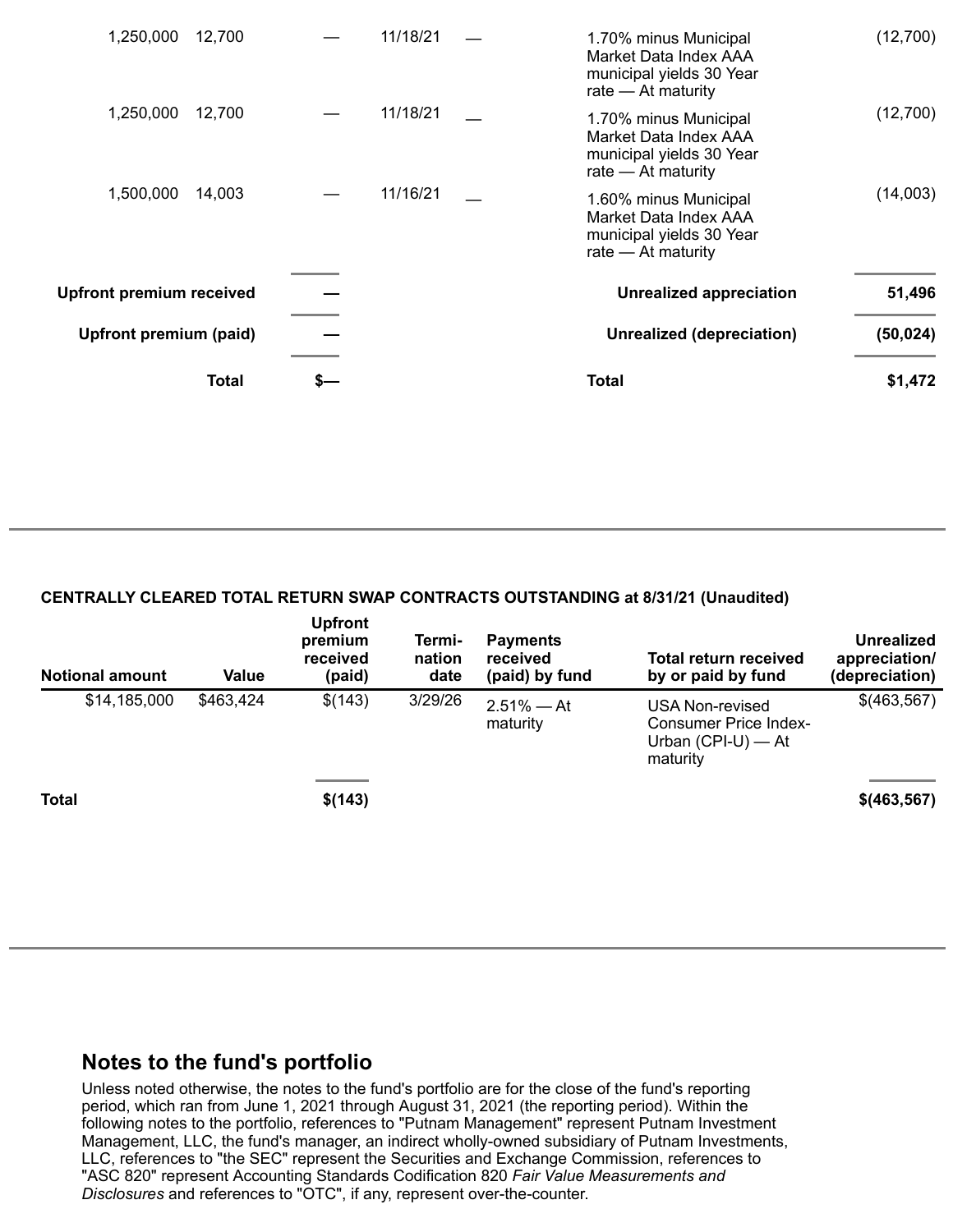- *(a)* Percentages indicated are based on net assets of \$321,482,940.
- *(RAT)* The Moody's, Standard & Poor's or Fitch ratings indicated are believed to be the most recent ratings available at the close of the reporting period for the securities listed. Ratings are generally ascribed to securities at the time of issuance. While the agencies may from time to time revise such ratings, they undertake no obligation to do so, and the ratings do not necessarily represent what the agencies would ascribe to these securities at the close of the reporting period. Securities rated by Fitch are indicated by "/F." Securities rated by Putnam are indicated by "/P." The Putnam rating categories are comparable to the Standard & Poor's classifications. If a security is insured, it will usually be rated by the ratings organizations based on the financial strength of the insurer. For further details regarding security ratings, please see the Statement of Additional Information.
- *(AFF)* Affiliated company. For investments in Putnam Short Term Investment Fund, the rate quoted in the security description is the annualized 7-day yield of the fund at the close of the reporting period. Transactions during the period with any company which is under common ownership or control were as follows:

| Name of affiliate                     | <b>Fair value</b><br>as of<br>05/31/21 | <b>Purchase</b><br>cost | proceeds                              | Sale Investment<br>income | unuru<br>outstanding<br>and fair<br>value as of<br>8/31/21 |
|---------------------------------------|----------------------------------------|-------------------------|---------------------------------------|---------------------------|------------------------------------------------------------|
| <b>Short-term investments</b>         |                                        |                         |                                       |                           |                                                            |
| Putnam Short Term<br>Investment Fund* |                                        |                         | \$4,961,799 \$34,227,526 \$22,554,418 |                           | \$2,704 \$16,634,907                                       |

**Shares**

**Total Short-term investments \$4,961,799 \$34,227,526 \$22,554,418 \$2,704 \$16,634,907**

\* Management fees charged to Putnam Short Term Investment Fund have been waived by Putnam Management. There were no realized or unrealized gains or losses during the period.

- *(SEG)* This security, in part or in entirety, was pledged and segregated with the broker to cover margin requirements for futures contracts at the close of the reporting period. Collateral at period end totaled \$114,989.
- *(SEGCCS)* This security, in part or in entirety, was pledged and segregated with the custodian for collateral on the initial margin on certain centrally cleared derivative contracts at the close of the reporting period. Collateral at period end totaled \$354,965.
	- *(FWC)* Forward commitment, in part or in entirety.

At the close of the reporting period, the fund maintained liquid assets totaling \$3,885,404 to cover certain derivative contracts and the settlement of certain securities.

Unless otherwise noted, the rates quoted in Short-term investments security descriptions represent the weighted average yield to maturity.

144A after the name of an issuer represents securities exempt from registration under Rule 144A of the Securities Act of 1933, as amended. These securities may be resold in transactions exempt from registration, normally to qualified institutional buyers.

On Mandatory Put Bonds, the rates shown are the current interest rates at the close of the reporting period and the dates shown represent the next mandatory put dates. Rates are set by remarketing agents and may take into consideration market supply and demand, credit quality and the current SIFMA Municipal Swap Index, 1 Month US LIBOR or 3 Month US LIBOR rates, which were 0.02%, 0.08% and 0.12%, respectively, as of the close of the reporting period.

The dates shown parenthetically on prerefunded bonds represent the next prerefunding dates.

The dates shown on debt obligations are the original maturity dates.

The fund had the following sector concentrations greater than 10% at the close of the reporting period (as a percentage of net assets):

| Education      | 21.0% |
|----------------|-------|
| Health care    | 16.0  |
| Tax bonds      | 122   |
| State debt     | 11.4  |
| Transportation | 10.1  |

**Security valuation:** Portfolio securities and other investments are valued using policies and procedures adopted by the Board of Trustees. The Trustees have formed a Pricing Committee to oversee the implementation of these procedures and have delegated responsibility for valuing the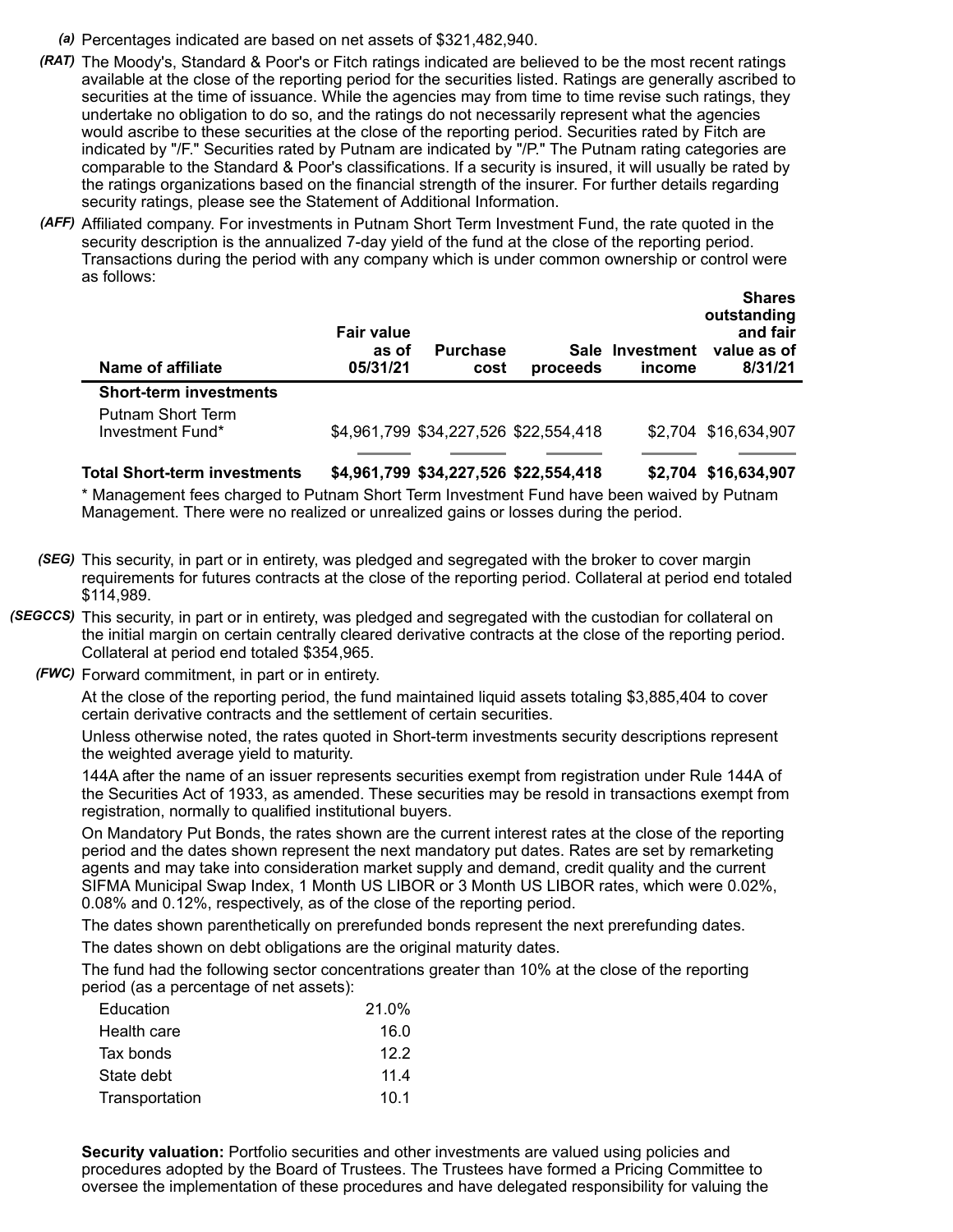fund's assets in accordance with these procedures to Putnam Management. Putnam Management has established an internal Valuation Committee that is responsible for making fair value determinations, evaluating the effectiveness of the pricing policies of the fund and reporting to the Pricing Committee.

Tax-exempt bonds and notes are generally valued on the basis of valuations provided by an independent pricing service approved by the Trustees. Such services use information with respect to transactions in bonds, quotations from bond dealers, market transactions in comparable securities and various relationships between securities in determining value. These securities will generally be categorized as Level 2.

Market quotations are not considered to be readily available for certain debt obligations (including short-term investments with remaining maturities of 60 days or less) and other investments; such investments are valued on the basis of valuations furnished by an independent pricing service approved by the Trustees or dealers selected by Putnam Management. Such services or dealers determine valuations for normal institutional-size trading units of such securities using methods based on market transactions for comparable securities and various relationships, generally recognized by institutional traders, between securities (which consider such factors as security prices, yields, maturities and ratings). These securities will generally be categorized as Level 2. Securities quoted in foreign currencies, if any, are translated into U.S. dollars at the current exchange rate.

Investments in open-end investment companies (excluding exchange-traded funds), if any, which can be classified as Level 1 or Level 2 securities, are valued based on their net asset value. The net asset value of such investment companies equals the total value of their assets less their liabilities and divided by the number of their outstanding shares.

To the extent a pricing service or dealer is unable to value a security or provides a valuation that Putnam Management does not believe accurately reflects the security's fair value, the security will be valued at fair value by Putnam Management in accordance with policies and procedures approved by the Trustees. Certain investments, including certain restricted and illiquid securities and derivatives, are also valued at fair value following procedures approved by the Trustees. These valuations consider such factors as significant market or specific security events such as interest rate or credit quality changes, various relationships with other securities, discount rates, U.S. Treasury, U.S. swap and credit yields, index levels, convexity exposures, recovery rates, sales and other multiples and resale restrictions. These securities are classified as Level 2 or as Level 3 depending on the priority of the significant inputs.

To assess the continuing appropriateness of fair valuations, the Valuation Committee reviews and affirms the reasonableness of such valuations on a regular basis after considering all relevant information that is reasonably available. Such valuations and procedures are reviewed periodically by the Trustees. The fair value of securities is generally determined as the amount that the fund could reasonably expect to realize from an orderly disposition of such securities over a reasonable period of time. By its nature, a fair value price is a good faith estimate of the value of a security in a current sale and does not reflect an actual market price, which may be different by a material amount.

**Futures contracts:** The fund used futures contracts for hedging treasury term structure risk and for yield curve positioning.

The potential risk to the fund is that the change in value of futures contracts may not correspond to the change in value of the hedged instruments. In addition, losses may arise from changes in the value of the underlying instruments, if there is an illiquid secondary market for the contracts, if interest or exchange rates move unexpectedly or if the counterparty to the contract is unable to perform. With futures, there is minimal counterparty credit risk to the fund since futures are exchange traded and the exchange's clearinghouse, as counterparty to all exchange traded futures, guarantees the futures against default. When the contract is closed, the fund records a realized gain or loss equal to the difference between the value of the contract at the time it was opened and the value at the time it was closed.

Futures contracts are valued at the quoted daily settlement prices established by the exchange on which they trade. The fund and the broker agree to exchange an amount of cash equal to the daily fluctuation in the value of the futures contract. Such receipts or payments are known as "variation margin".

For the fund's average number of futures contracts, see the appropriate table at the end of these footnotes.

**Total return swap contracts:** The fund entered into OTC and/or centrally cleared total return swap contracts, which are arrangements to exchange a market-linked return for a periodic payment, both based on a notional principal amount, to hedge sector exposure and for gaining exposure to specific sectors.

To the extent that the total return of the security, index or other financial measure underlying the transaction exceeds or falls short of the offsetting interest rate obligation, the fund will receive a payment from or make a payment to the counterparty. OTC and/or centrally cleared total return swap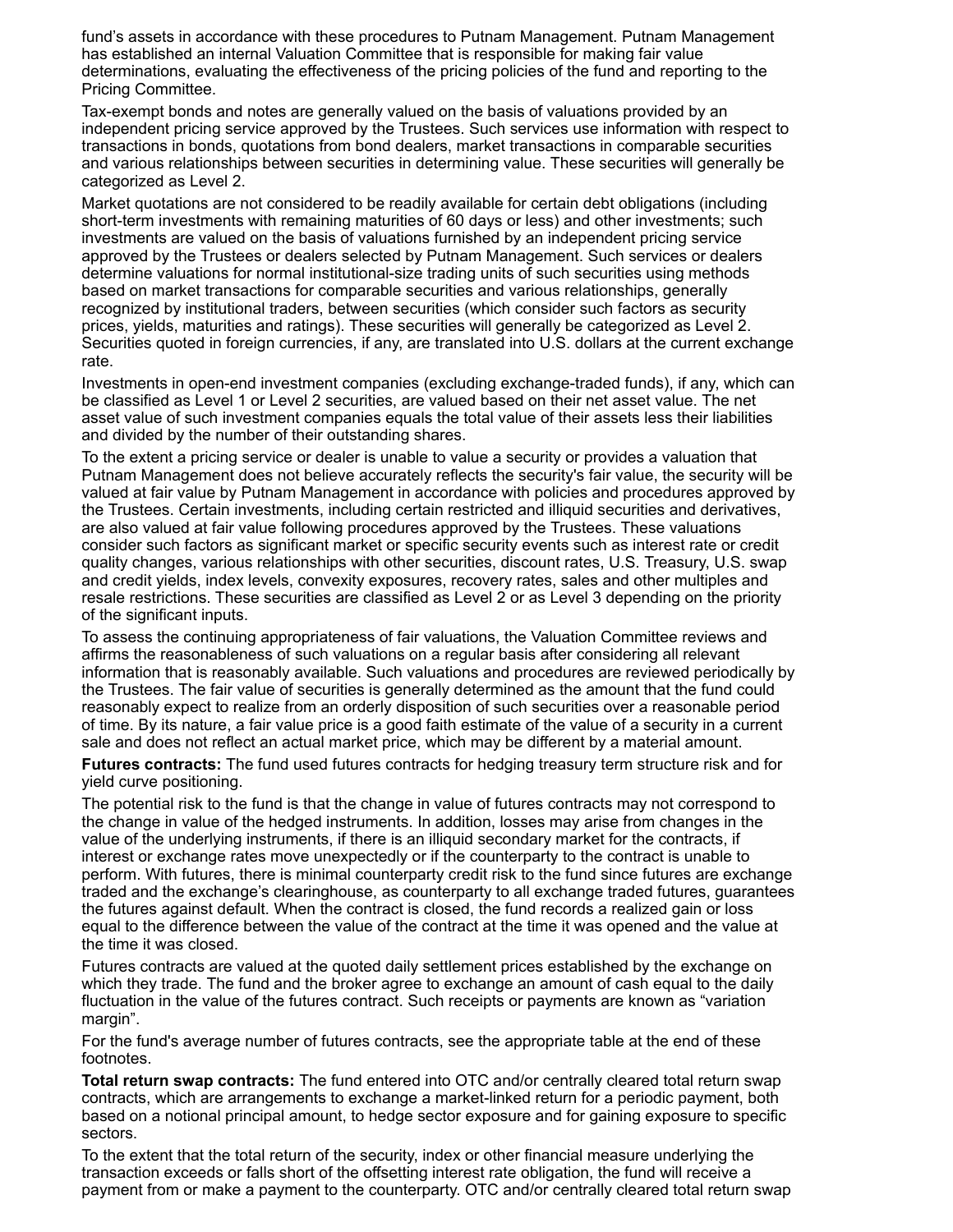contracts are marked to market daily based upon quotations from an independent pricing service or market maker. Any change is recorded as an unrealized gain or loss on OTC total return swaps. Daily fluctuations in the value of centrally cleared total return swaps are settled through a central clearing agent and are recorded as unrealized gain or loss. Payments received or made are recorded as realized gains or losses. Certain OTC and/or centrally cleared total return swap contracts may include extended effective dates. Payments related to these swap contracts are accrued based on the terms of the contract. The fund could be exposed to credit or market risk due to unfavorable changes in the fluctuation of interest rates or in the price of the underlying security or index, the possibility that there is no liquid market for these agreements or that the counterparty may default on its obligation to perform. The fund's maximum risk of loss from counterparty risk or central clearing risk is the fair value of the contract. This risk may be mitigated for OTC total return swap contracts by having a master netting arrangement between the fund and the counterparty and for centrally cleared total return swap contracts through the daily exchange of variation margin. There is minimal counterparty risk with respect to centrally cleared total return swap contracts due to the clearinghouse guarantee fund and other resources that are available in the event of a clearing member default.

For the fund's average notional amount on total return swap contracts, see the appropriate table at the end of these footnotes.

**Master agreements:** The fund is a party to ISDA (International Swaps and Derivatives Association, Inc.) Master Agreements (Master Agreements) with certain counterparties that govern OTC derivative and foreign exchange contracts entered into from time to time. The Master Agreements may contain provisions regarding, among other things, the parties' general obligations, representations, agreements, collateral requirements, events of default and early termination. With respect to certain counterparties, in accordance with the terms of the Master Agreements, collateral posted to the fund is held in a segregated account by the fund's custodian and, with respect to those amounts which can be sold or repledged, is presented in the fund's portfolio.

Collateral pledged by the fund is segregated by the fund's custodian and identified in the fund's portfolio. Collateral can be in the form of cash or debt securities issued by the U.S. Government or related agencies or other securities as agreed to by the fund and the applicable counterparty. Collateral requirements are determined based on the fund's net position with each counterparty.

Termination events applicable to the fund may occur upon a decline in the fund's net assets below a specified threshold over a certain period of time. Termination events applicable to counterparties may occur upon a decline in the counterparty's long-term and short-term credit ratings below a specified level. In each case, upon occurrence, the other party may elect to terminate early and cause settlement of all derivative and foreign exchange contracts outstanding, including the payment of any losses and costs resulting from such early termination, as reasonably determined by the terminating party. Any decision by one or more of the fund's counterparties to elect early termination could impact the fund's future derivative activity.

At the close of the reporting period, the fund did not have a net liability position on open derivative contracts subject to the Master Agreements.

ASC 820 establishes a three-level hierarchy for disclosure of fair value measurements. The valuation hierarchy is based upon the transparency of inputs to the valuation of the fund's investments. The three levels are defined as follows:

**Level 1:** Valuations based on quoted prices for identical securities in active markets.

**Level 2:** Valuations based on quoted prices in markets that are not active or for which all significant inputs are observable, either directly or indirectly.

**Level 3:** Valuations based on inputs that are unobservable and significant to the fair value measurement.

The following is a summary of the inputs used to value the fund's net assets as of the close of the reporting period:

|                            |         | <b>Valuation inputs</b> |         |
|----------------------------|---------|-------------------------|---------|
| Investments in securities: | ∟evel ″ | Level 2                 | Level 3 |
| Municipal bonds and notes  |         | \$309,065,045           |         |